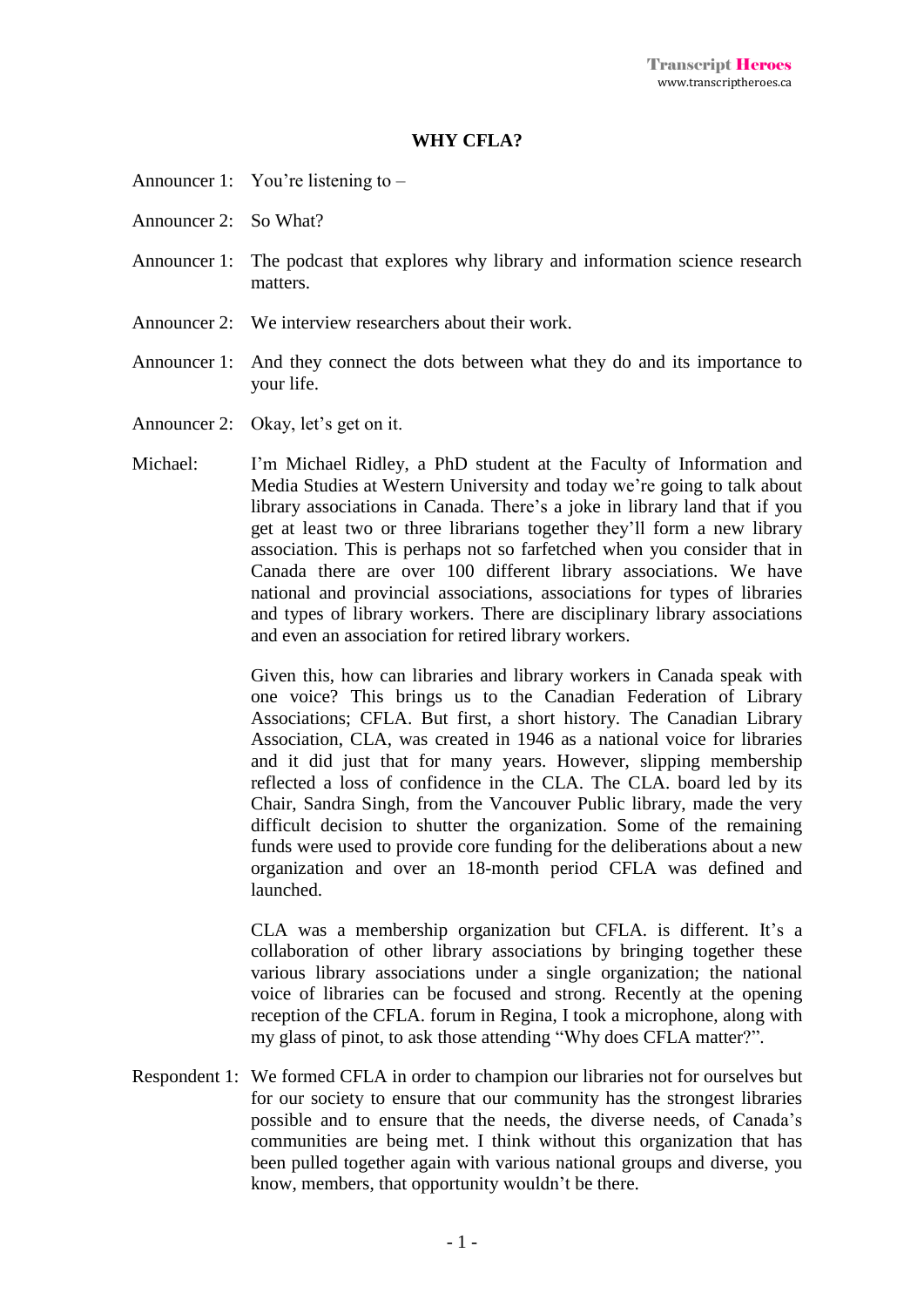- Respondent 2: It's a small fledgling association right now organization actually right now, and we need to nurture it carefully and make sure that it blossoms into the role that it has to take on.
- Respondent 3: CFLA is essential because Canada needs one united voice for all types of libraries particularly for advocacy issues, that transcend type of library, copyright, intellectual freedom, access to information, net neutrality. We really need to be able to band together and present a united front and CFLA. does that for us as well as developing capacity across the country and making sure it floats all boats.
- Respondent 4: I think CFLA is really important for all organizations but particularly I look at it from the Canadian Urban Libraries Council perspective and if CFLA is not a strong voice for us nationally, then we're going to have to build that in ourselves and that doesn't make sense. I was just standing over here having a conversation about an issue that crosses boundaries; it would be very complicated for us to do that if it weren't for CFLA. So CFLA is going to be the conduit to make that happen.
- Respondent 5: CFLA matters because even though there are a lot of really important library issues at the municipal or the local or the provincial level, there are a number of issues that are incredibly important at the national level. Things like intellectual freedom, things like cataloguing standards, response to Truth and Reconciliation. There are a lot of things that are really not the provincial purview, we need to come together and talk about these things and we have this in common.
- Respondent 6: It demonstrates the power of libraries in this country and that we have to work together and we trust each other. You heard, it is a new organization, but we have to allow it to blossom and to fly.
- Respondent 7: It across all the different sectors of libraries to advocate I mean, that its main purpose is to bring together the voices.
- Respondent 8: We bring together libraries from all different sectors; public, academic, special, provincial and we work together collaboratively on issues that people may not have once thought were similar issues. And by bringing out these discussions amongst these different groups, they discovered that they do have a lot of similar issues and creating collaborative opportunities with people that might not have collaborated in the past.
- Respondent 9: It's a chance for us to sort of step out of the slightly narrow interest that we might have in a sector or a province or an organization. Or, you know, what's happening back home and think about why libraries matter and somehow find a way to communicate that to our community, the country and in some cases, to the federal government when they feel like listening.
- Respondent 10:We need a national voice for Canada and we need to advocate on a number of important issues including things like intellectual freedom and artificial intelligence, which is being discussed at the forum this year.